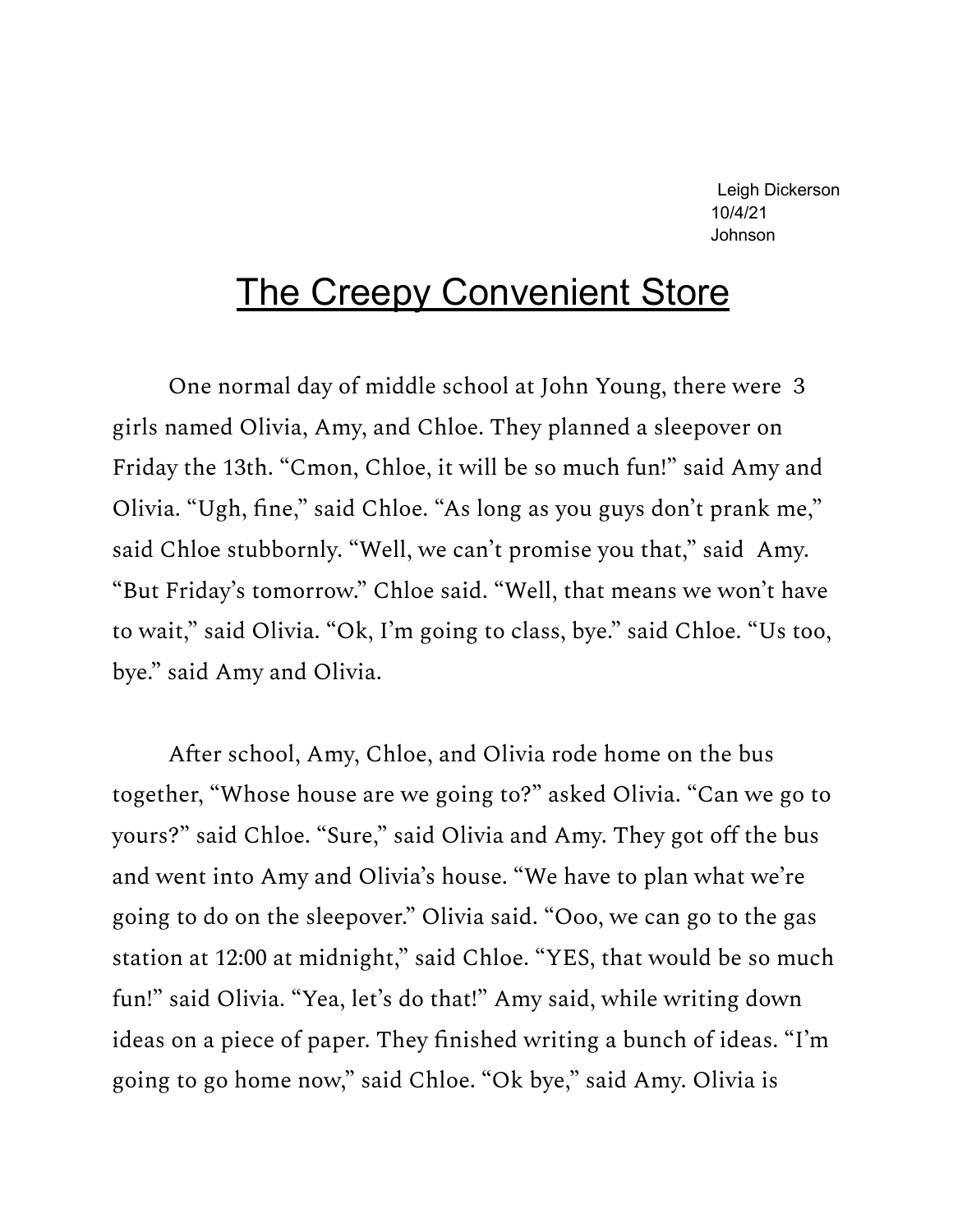Amy's adopted sister, after Olivia's parents passed away, Olivia got adopted by Amy's parents.

The next day on the bus "The sleepover is today!" Amy said. "I'm excited and scared," said Chloe. "Yeah, we haven't been to your house in a while, Chloe," said Olivia. "Yeah, the construction workers took SO LONG to redo the windows and bathrooms." said Chloe. The 3 girls got off the bus. "I'm going to get to class," said Amy. "Ok, us too." said Chloe and Olivia. Hours passed and school ended. The 3 girls rode on the bus and arrived at Chloe's house. "We're here!" said Amy excitedly. "Let the sleepover begin," said Chloe.

"What should we do first?" Olivia asked. "I have an idea. We should do those things that give you bad luck!" said Chloe. "So we should break a mirror, and walk under a ladder?" said Olivia, confused. "Yea, that would be fun!" said Amy. "I'll go get my old mirror!" said Chloe. "I'll get the ladder!" said Amy. The 2 girls bring back a ladder, the hammer, and an old mirror.

"I don't know about this, I mean it's Friday the 13th, what if something bad happens?" said Olivia. "We'll be fine, right Amy?" said Chloe. "Yea, superstitions are just a big fake lie, we'll be fine." Amy responded. "Ok, fine," said Olivia. First, they broke the mirror, then all of them walked under the ladder. "See, nothing happened." said Amy.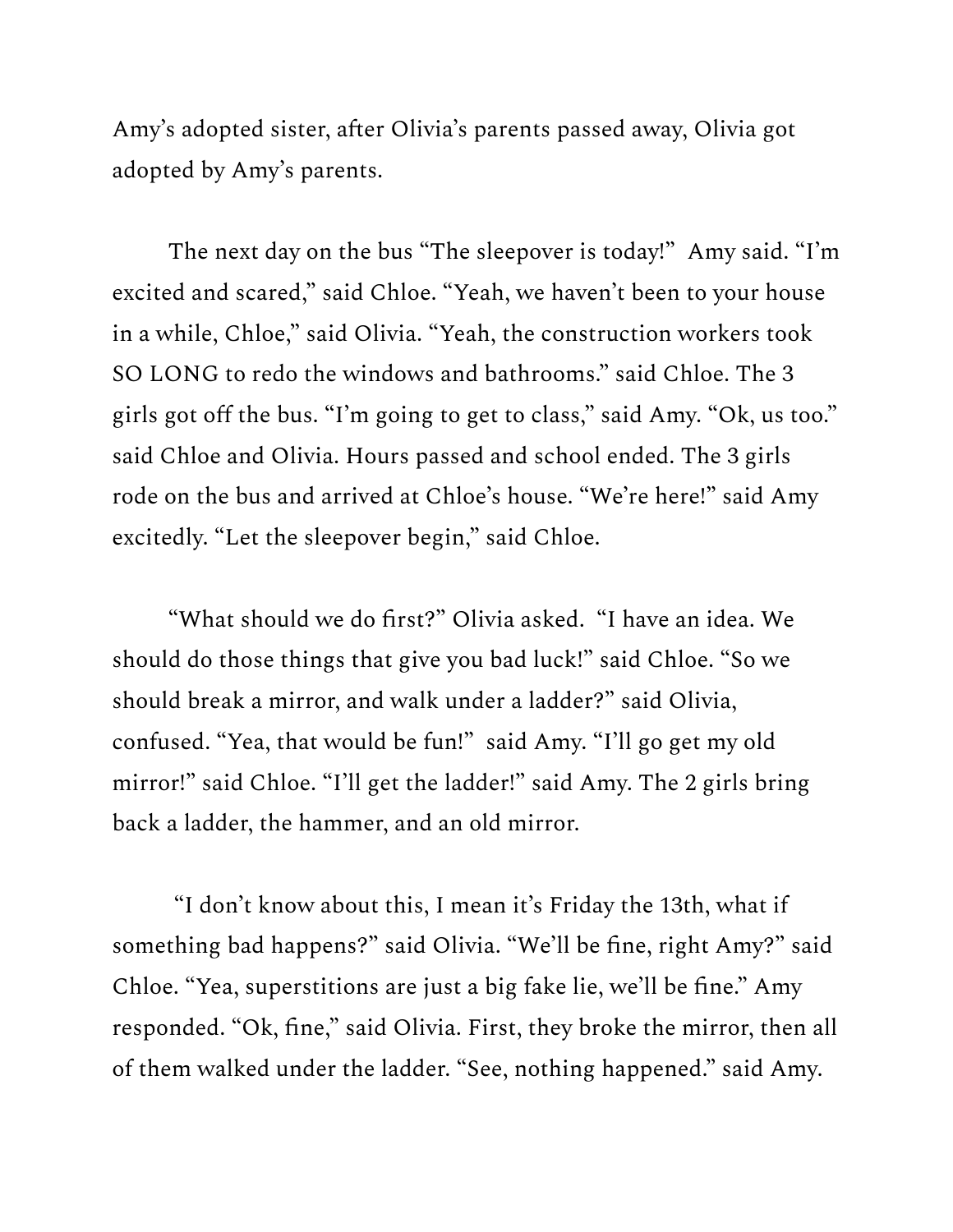"Ok I guess," said Olivia. Then they made bracelets and watched movies.

"Girls, go to sleep!" Chloe's mom yelled. "Just a bit longer please!" Chloe said. "Fine, do whatever you want, just be back in the morning!" Chloe's mom said. "Ok, it's 11pm and we have until 7am to do WHATEVER we want!" said Amy. "We should go to the gas station and get some snacks!" said Olivia. "Yea, let's go! There is a gas station really close to my house!" said Chloe. The three girls walked to the gas station.

Once they got into the store, they saw a rugged old man with a black cat. "I'm going to get a Snickers bar and some Doritos," said Amy. "I'm getting Kit-Kats and Jolly Ranchers," said Olivia. "I'm getting Reeses and Jolly Ranchers," said Chloe. They went to the counter to pay. "Hi! We would like these things!" said Chloe. The creepy man didn't say anything, he just scanned the snacks. He handed them a receipt and stamped it with an unusual design. The girls looked at the design confused. "Would you like your change back?" the man said. "Yes please," said Chloe. He handed her the change, and it started mysteriously floating. The man's face turned as white as a ghost. Chloe grabbed the change and stuffed it into her bag. "Let's go guys." said Chloe. "Yeah, let's go." said Amy and Olivia.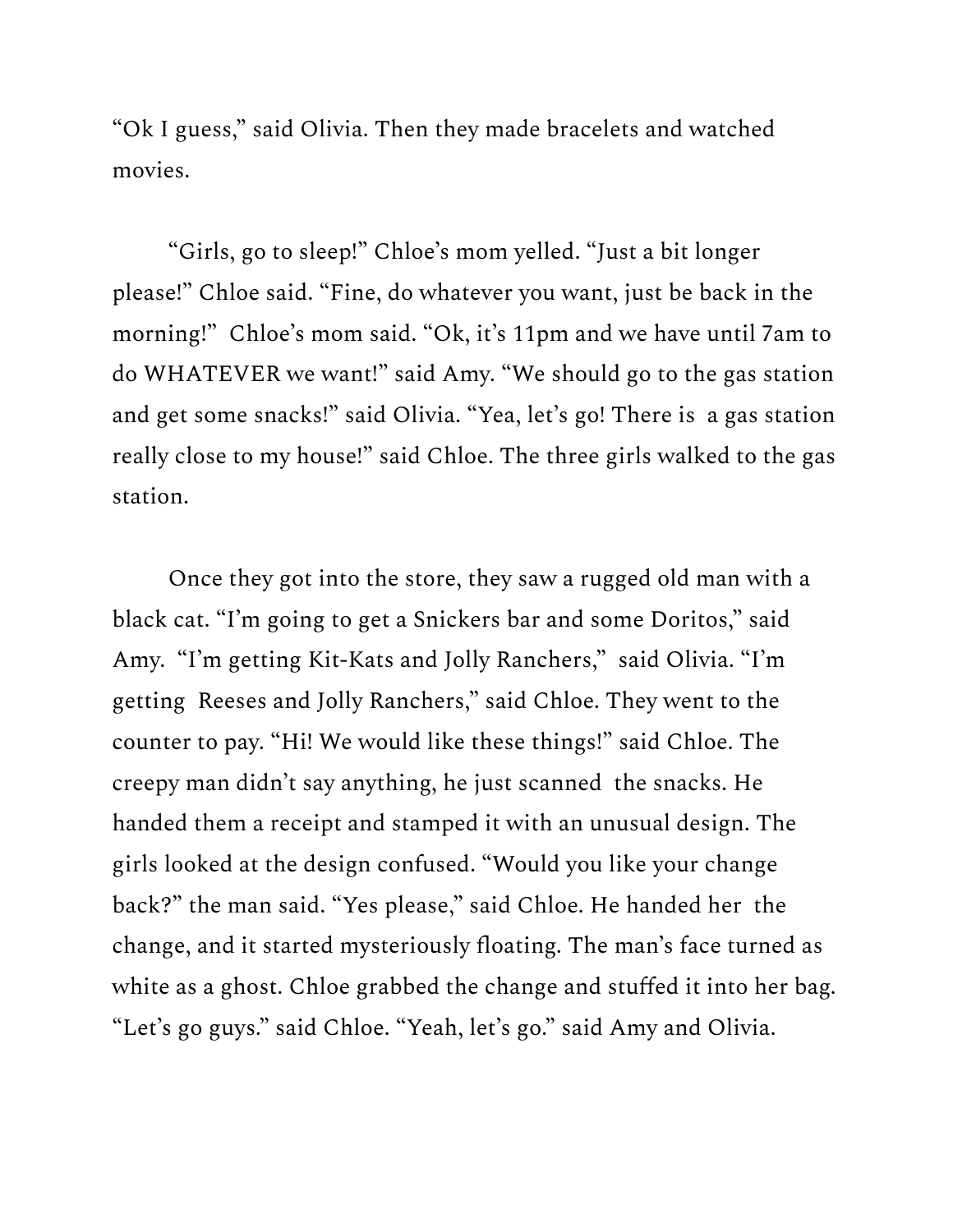The 3 girls ran out of the store, confused and creeped out. "That was weird…" said Amy. "Did you see his face when the change started floating?" asked Olivia. "Yea, it was like he had something to do with it." said Chloe. "I bet you, he did." mumbled Amy. "What did you say?" asked Olivia. "Oh, nothing." said Amy. "Amy, we know you said something, just tell us." said Chloe. "Ok fine I said, I bet you he did." said Amy. "What do you mean?" said Olivia. "I've seen that man and his black cat EVERY Friday the 13th. He's been in a different place every year. Then after Friday the 13th, he just disappears." said Amy. "That's weird," said Chloe and Olivia. "Also, did you see this creepy design he stamped on the receipt?" said Chloe, taking the receipt out of her pocket. Chloe showed Amy and Olivia a red square, with a big X in it and a bunch of numbers inside of the X.

"Hmm, 2277, is that a code for something?" asked Olivia. "I have no clue," said Chloe. "Uhh guys we've been walking and talking for so long, we ended up in the forest." said Amy. "How are we supposed to get back to your house, Chloe?" asked Olivia frustrated. "Well don't blame this all on me. We can just go backwards." Chloe said. They started walking. "Uhhh, Chloe? You might want to look behind you." said Olivia nervously. In the corner of her eyes, she could see a black figure standing behind her.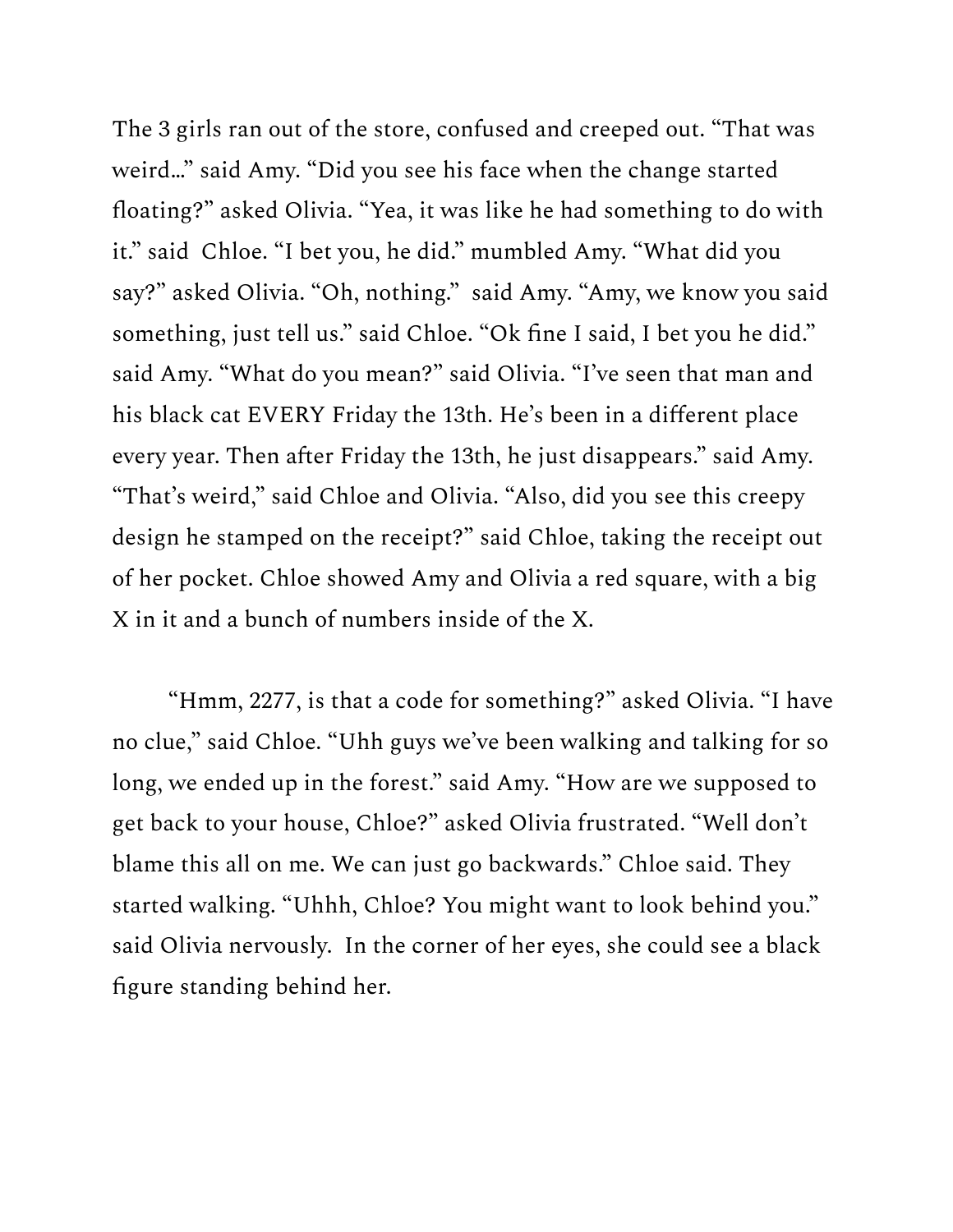Chloe turned around and the black figure was gone. They kept walking. "Oh, my mom just texted me and asked what we're doing." said Chloe. "Send her a picture of us and say we're out on a walk," said Amy. Chloe took a picture of the three girls and sent it to her mom. "Who is that behind Amy? Chloe's mom replied. "That's Amy's shadow." Chloe replied. Chloe's mom replied with, "Ok be safe." "Um, I don't think that's Amy's shadow," said Olivia. "Wait, where is Amy?" said Olivia. "AMY! AMY!" yelled Olivia and Chloe.

They heard a voice say "She's gone now." It sounded like an old lady. "He has her." she said, "Who has her?" "And who are you?!" yelled Chloe. An old lady came out from behind a tree and said, "He has her." "WHO HAS HER?!" yelled Olivia, frightened that her sister was gone. "He's in the tree house," said the old lady. "Wait, I saw a treehouse earlier!" said Olivia.

"Ok where?" said Chloe. "Back that way!" said Olivia. They were about to run to the treehouse. "WAIT!" yelled the old lady." "Yes?" said Olivia. "Take this to him, he will never bother you again if you do." said the old lady. She handed Olivia a wand. "Okay!" "Thank you!" said Olivia. "Let's get to that treehouse," said Chloe. The two girls finally found the treehouse. "Ok, be quiet." "We can sneak in through the back." said Chloe. They snuck in through the back door.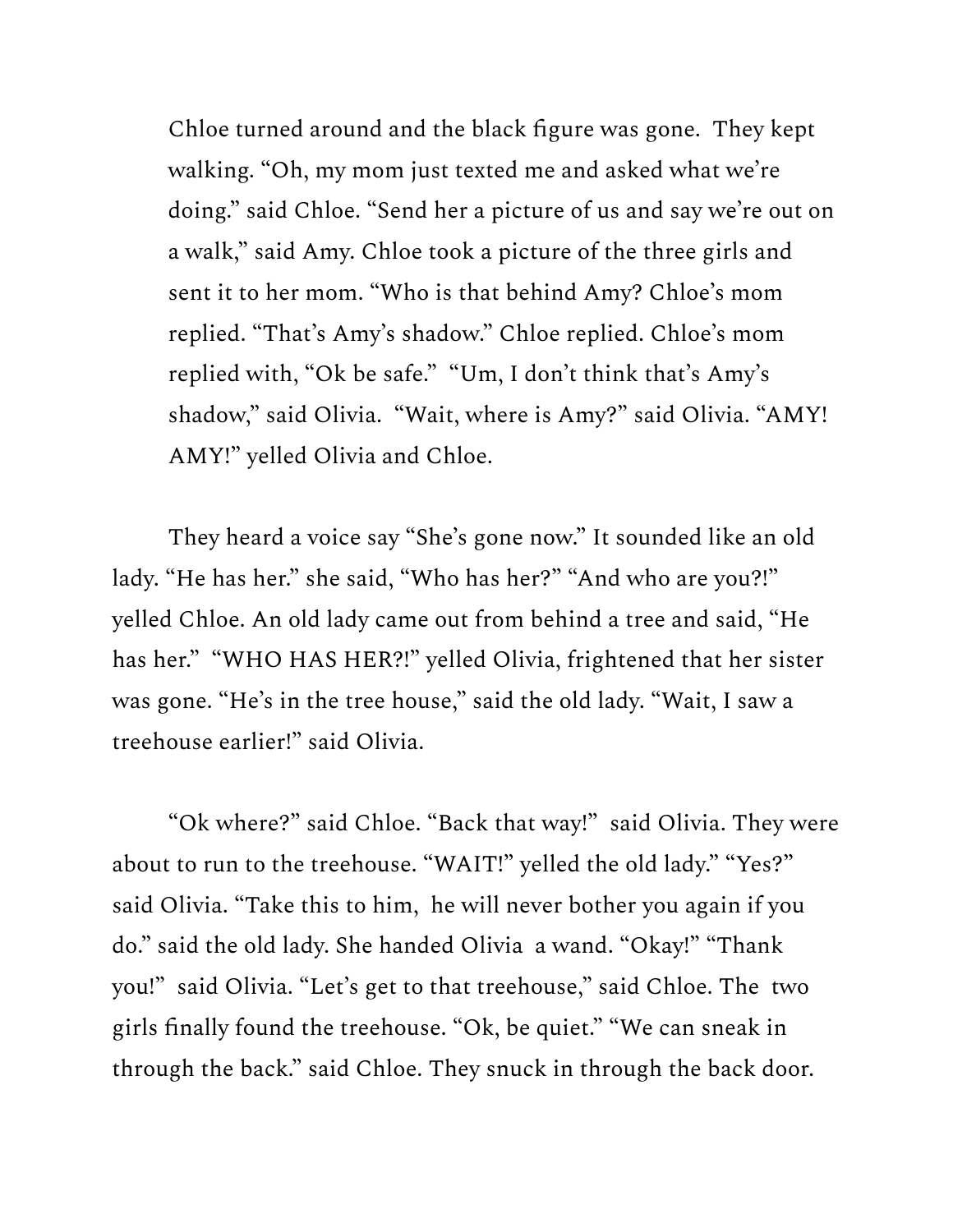"We're in, where do you think he would've hid Amy?" asked Chloe. They walked forward from the door. "Let's go that w-" Olivia's voice turned into a scream, when a trap door opened and dropped her into a dark room.

"Olivia!" screamed Chloe. Chloe jumped down into the trap door. "Olivia?" said Chloe. "Chloe, where are you?" said Olivia. Olivia bumped into the wall and hit a light switch. "There you are!" said Chloe. "Let's keep looking for Amy," said Olivia. They saw another flight of stairs and were about to go down them when the creepy old man appeared behind them.

"Looking for your friend eh," said the creepy old man laughing, while playing with something sharp in his hand. "WHERE IS SHE!" yelled Olivia. Olivia kicked him in the ankle. "You shouldn't have done that," said the man walking towards the two girls. "LISTEN, WHAT DO YOU WANT FROM US!?" screamed Chloe in terror. "Victims, I want victims." said the man. Both Chloe and Olivia understood what he meant by victims and stood there in horror. "LEAVE US ALONE, AND GIVE OUR FRIEND BACK!" screamed Olivia.

"How about, no." said the man. Olivia remembered what the old lady had given her. "Will you give us our friend back for this," Olivia